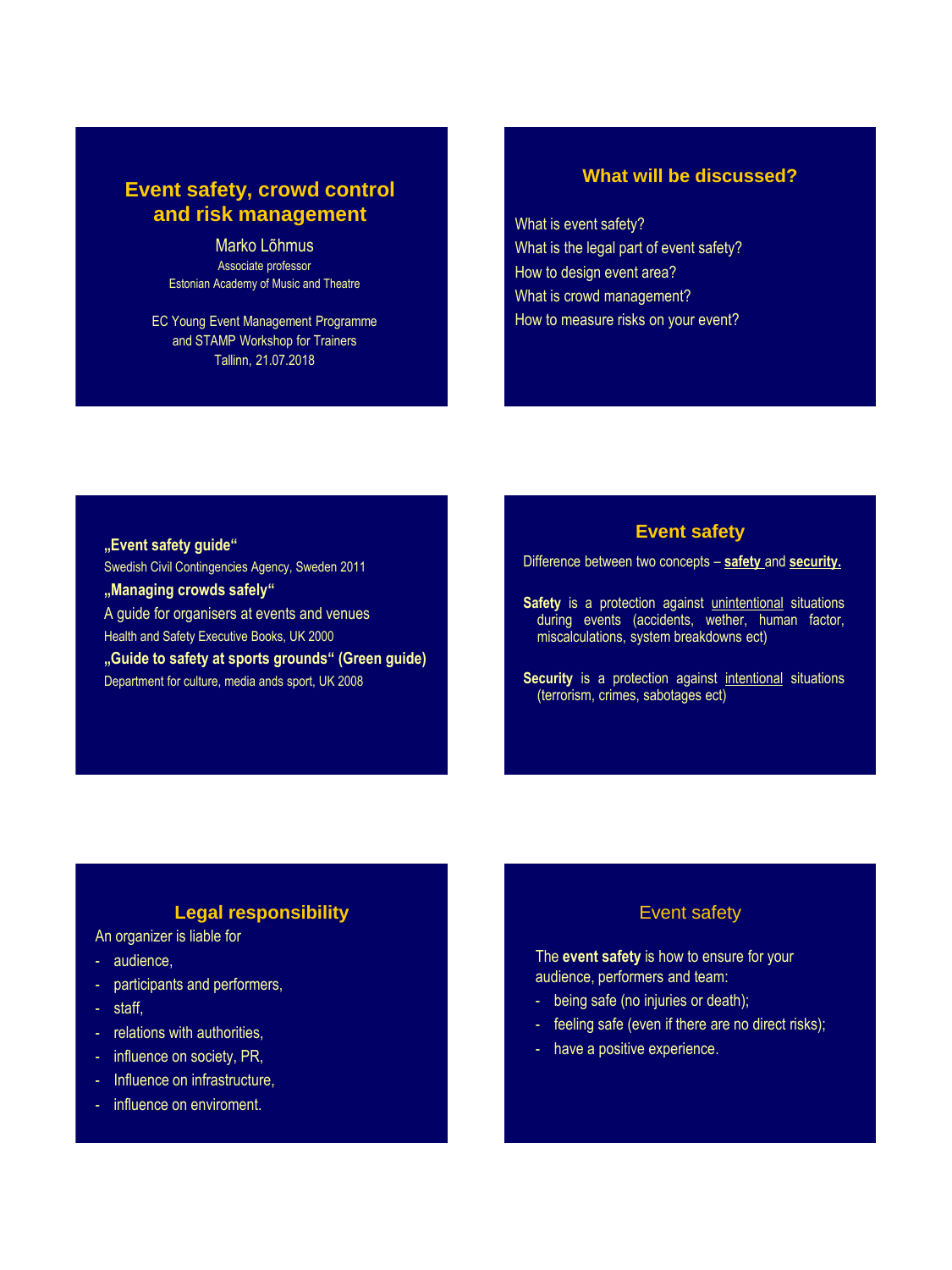Precautionary principle

- Organizer is resposible for safety;
- 
- Organizer should not let perform, start or go on with the event before it's clear that the situation is unsafe.

If it's uncertain, then:

- a) evaluate;
- b) make the situation safe;
- c) don't let perform.

#### **Legislation** Choice of event location -

Capacity calculation

Calculation is qualified guesses. Calculation should be as control of the organisation earlier planning, if uncertain, must lower the capacity.

Four calculations to be used as a base:

- A amount of audience
- B entrances capacities
- C exits capacities
- D emergency exits capacities

The lowest value (A,B,C or D) shows the correct maximum number of the audience.

Emergency exit and inner corridor emergency way minimum **in Estonia** width must be 1,2 m for first 120 people, plus 0,40 m for every extra 60 people. So concerthall with 1500 people (also temporary hall) must have emergency exits 1500 - 120 = 1380  $1380 : 60 = 23$  $23 \times 0,40$  m =  $\overline{9,2}$  m + 1,2 m = 10,4 m width of exit doors or gates (and corridors). If people move 70-80 person/min/m the hall should be empty within 2-3 minutes, but - PEOPLE ARE NOT MACHINES!!!

#### Event area map

Song Festival Ground during last Youth Song Celebration; 2017 in Tallinn





**Design of Event Venue Area**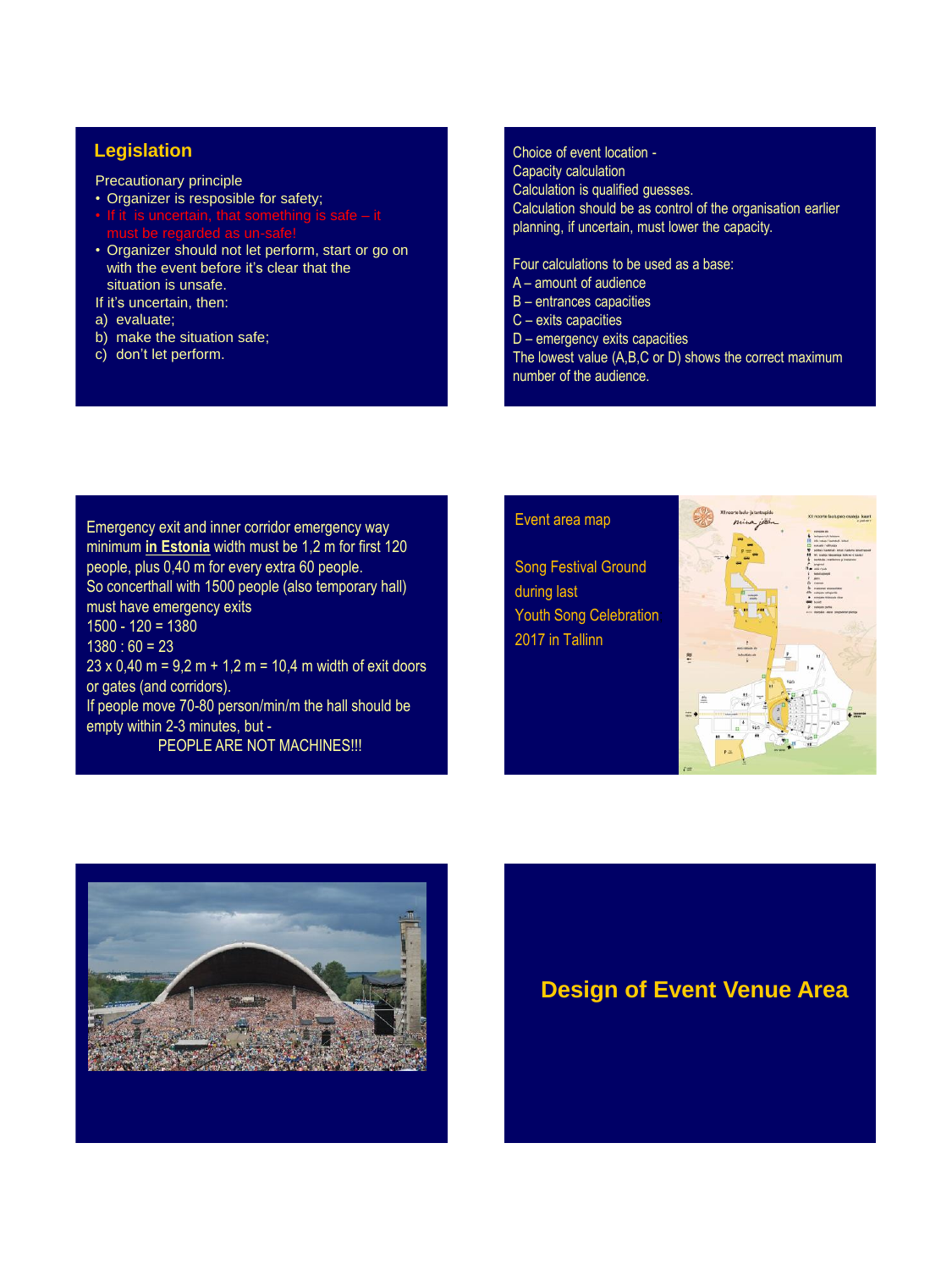# **Crowd management**

## **An audience consists of individuals.**

Individuals in a crowd –

- are guided by needs and goals (comp Maslow)
- takes the easiest path from point A to B (between focus areas)
- selects the path where the individuaal can walk straight as long as possible (even if there are equally attractive ways)
- uses visible shortcuts
- selects path with the least bends and turns
- avoids detours or walking opposite direction even if the straight path is overcrowded
- tryes to move in "normal walking speed"

# **Crowd management**

#### **Focus areas**

**Strong**: entrance in the beginning, exit in the end, scene (front), toilets, 3+ hr events food area **Weak**: merchandise, serving area, children area ect

All focus areas needs of space to work efficiently: room for queues, access for service transportation, production area, audience area.

**Important is that the need of focus areas are not collide and in conflict with each other!**

# **Crowd management**

# **Focus areas**

Important is to identify the need of space for

- audience area
- backstage area
- VIP area
- queues
- safety distances
- Need of space for in/out flow
- audience flow,
- delivery goods and wast collection
- "Green way" for emergency vechicles

### **Crowd management**

#### **Desicion of location**

Consider –

- Area is there enough for the event purpose?
- Sustainability will land and surfaces overcome the wear?
- Tranports and crowd flows is the area suitably designed?
- Roads, load-in doors, evacuation and back-stage doorscorridors - are the doors, gates, elevators ect suitable?
- Current infrastuctures how does it effect?
- Close by activities how do they affect and vice versa?

#### **Current infrastructure**

*Example:* 2017. Rae county local song and dance festival. For childrens there was a trapoline just under the high power lines – extremely dangerous.







Any kind of activities must be autorized by electric power line suplier!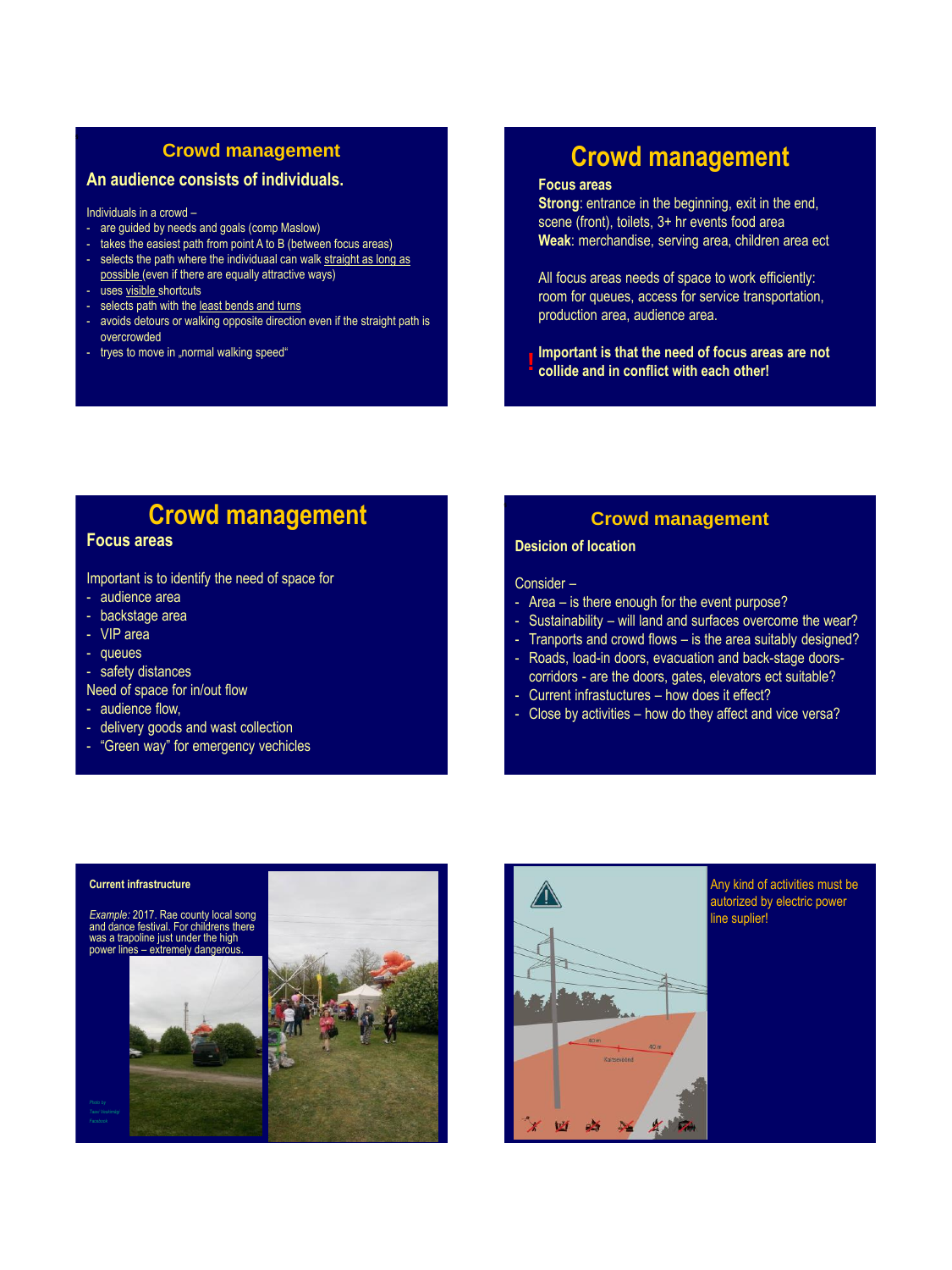





### **Crowd management**

#### **Guidlines: audience density**

- 2,0 pers/m<sup>2</sup> normal level
- 3,5 pers/m<sup>2</sup> Swedish max standing in tent
- 4,7 pers/m<sup>2</sup> max level in Green Guide in UK movement is dictated by the mass max flow 0,5 m/sec

#### $7-10$  pers/m<sup>2</sup> – not safe

individuals loose control individuals can be "sucked" into the crowd  $10<$  pers/m<sup>2</sup> – technically possible but danger!

#### **Crowd management**

#### 1 kN = 100-kilo pressure per 1 m<sup>2</sup> Audience pressure

**0,50 kN Test:** The pressure from one person lying on a test person **0,62 kN Test:** Discomfort (no usage of hands) **0,80 kN Test:** Discomfort (use hands) **1,00 kN Measuring:** median value hevy metal concert in 4000 prs crowd **1,10 kN Case:** Death at constant pressure after 5-6 min **3,43 kN Test:** 5 pers in simulated panic can achive the pressure **5,00 kN** UK recommendation, minimal level for stage barrier strength **6,20 kN Case:** Death at constant pressure after 15 sec **7,00 kN Measuring:** Peak at big rock concert in front of stage **15,0 – 25,0 kN The strenght of** Mojo Barriers UK or Safe Barriers SWE

# **Crowd management**

# **Focus paths**

Monitor and steer the flows by

- Develop crowd management routines for an event
- Good signing
- Good lights and surface
- Open approach to the focus areas
- Crowd managers (B team)
- Inform peaople about stops, detours ect
- Split flows (IN and OUT)